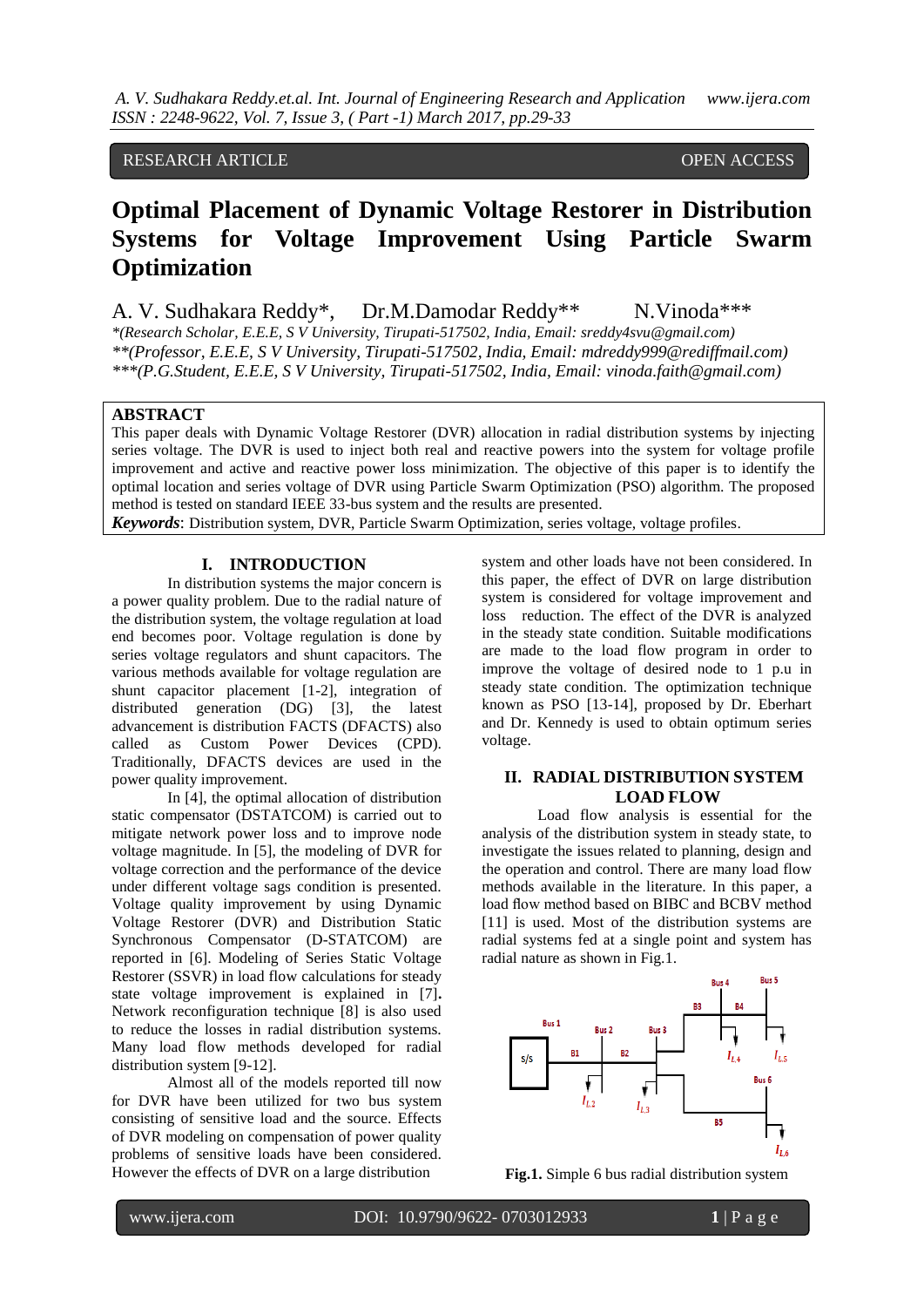The proposed load flow algorithm requires formation of Bus Injection to Branch Current (BIBC) matrix and Branch Current to Bus Voltage (BCBV) matrix.

At bus i the complex power at load  $S_{\mu i}$  is given by

$$
S_{Li} = (P_{Li} + j Q_{Li})
$$
  
Where  $i = 2$  .... N  
And the corresponding load current is given by  

$$
P_{Li} + jQ_{Li}.
$$

$$
I_{L} = \left(\frac{P_{Li} + JQ_{Li}}{V_{i}^{k}}\right)^{*}
$$
\n(1)

Where Si, is the complex power at  $i<sup>th</sup>$  bus,

 $P_{\mu}$  is the real power at i<sup>th</sup> bus

 $Q_{\mu i}$ , is the reactive power at i<sup>th</sup> bus

.  $V_{ik}$  is the bus voltage at  $k^{th}$  iteration for i<sup>th</sup> bus;

N = number of buses;  $I_L$  -load current.

The branch currents can be written as

$$
\begin{bmatrix} I_{B} \end{bmatrix} = \begin{bmatrix} BIBC \end{bmatrix} \begin{bmatrix} I_{L} \end{bmatrix}
$$
 (2)

The relation between branch current and bus voltages is given by

$$
\begin{bmatrix} \Delta V \end{bmatrix} = \begin{bmatrix} BCBV \end{bmatrix} \begin{bmatrix} I_{B} \end{bmatrix}
$$
 (3)

The receiving end voltages can be premeditated by forward sweeping across the line by subtracting the line section drop from the sending

end voltages of the line section.  
\n
$$
V_r(i) = V_s(i) - I_B(i)^* Z_s(i)
$$
\n(4)

Thus, we obtain the voltage magnitude and phase angle, which completes the load flow. The total real and reactive power losses in a distribution system can be written as

$$
P_{Loss} = \sum_{p=1}^{b} I_{Bp}^{2} R_{p}
$$
\n(5)

$$
Q_{Loss} = \sum_{p=1} I_{Bp}^2 X_p
$$
 (6)

Where *b* is the number of branches;  $R_p$  is the resistance and  $I_{B_p}$  is the branch current of  $p^{\text{th}}$  branch of original network.

## **III. DYNAMIC VOLTAGE RESTORER**

Dynamic Voltage Restorer (DVR) is a series device which is used to inject a series voltage to the network to improve the voltage profile. The Single Line Diagram of two buses of a radial distribution System with consideration of the DVR is as shown in Fig.2.



Series compensator

**Fig.2.** Single Line Diagram of Two Buses of a Distribution System with Consideration of DVR

The voltage source converter of DVR injects the series voltage  $(V_{se})$  in the branch to improve the voltage at the receiving end bus in such a way that the receiving end voltage  $(V, \text{or } V_L)$  is maintained at a desired value (1p.u.) From fig 1, if the DVR is placed in the branch B2, then the receiving end bus 3 is maintained at 1 p.u. The phasor diagram in Fig.3



**Fig3.** Phasor diagram after including Vse

From the above phasor diagram given in Fig.3 the new load bus voltage given in generalized form is  $V_{r}^{'} \angle \delta = V_{r}^{'} + V_{se} \angle \gamma$  (7) Where  $V_{r}^{'}$  $V \sim r$   $\Box$  magnitude of receiving end bus voltage

*se V* **─**Series injected voltage

 $\delta$   $\square$  Displacement angle between  $V_r$  and  $V_r$ *r V*

 $\gamma \square$  Series injected voltage angle with respect to receiving end load voltage ( *r V* ) angle.

Since DVR injects both active and reactive power into the system, the series power is given as follows:

$$
S_{DVR} = V_{se}.(I_B)^* \tag{8}
$$

Where  $S_{DVR}$   $\square$  complex power rating of DVR

*V se* **─** Series voltage injected by DVR

*B I* Branch current in which DVR injects the series voltage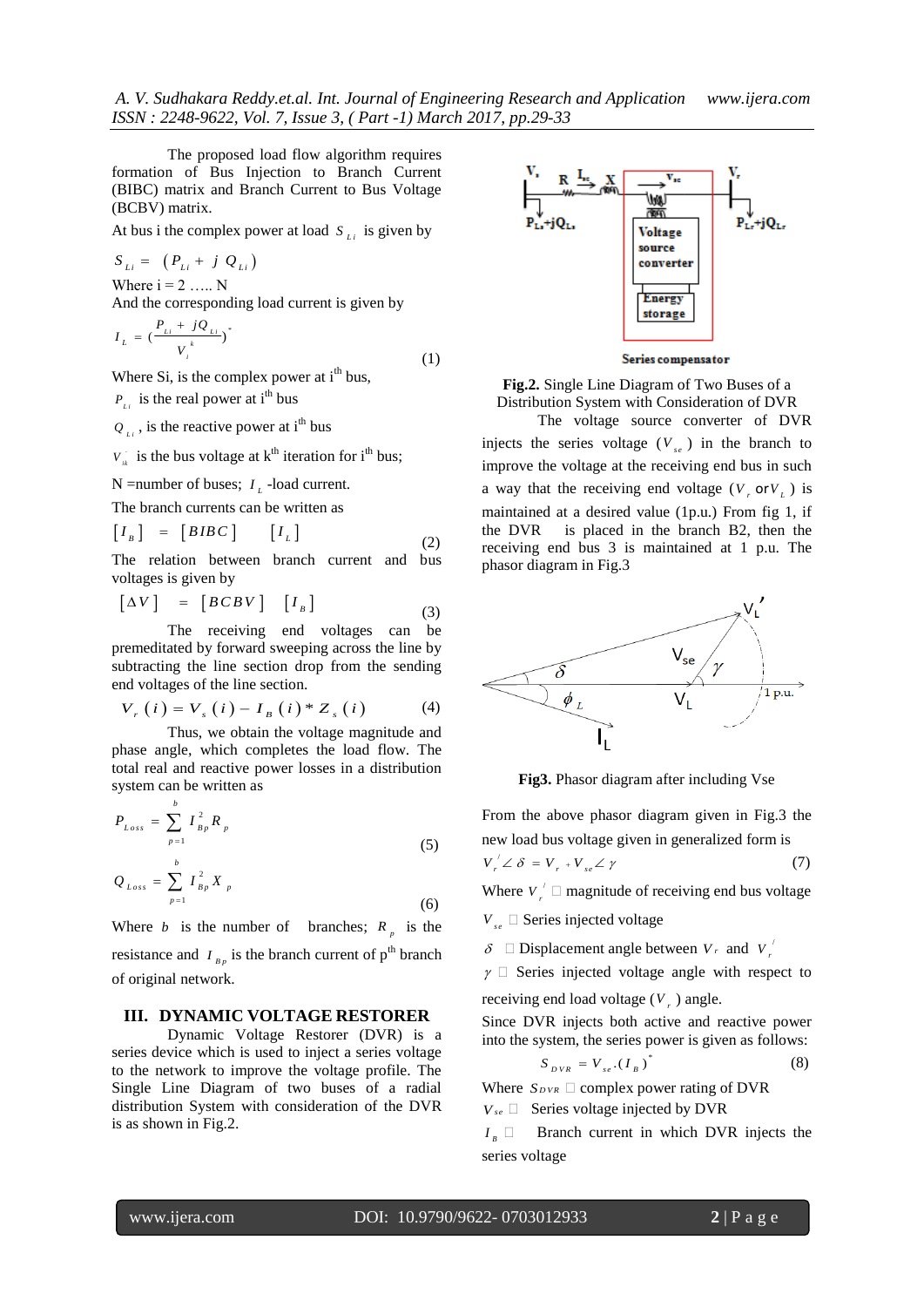# **IV. PARTICLE SWARM OPTIMIZATION METHOD**

Particle swarm optimization (PSO) method is a population based evolutionary computation technique developed by Dr. Eberhart and Dr. Kennedy in 1995, inspired by social behavior of bird flocking or fish schooling. The particle swarm concept originated as a simulation of a simplified social system, and has been found to be robust in solving continuous linear and nonlinear optimization problems. The PSO technique can generate highquality solutions within shorter calculation time and have more stable convergence characteristic than other stochastic methods.

Algorithm to find optimum values of series injected voltage using PSO technique

**Step 1:** Initialize the number of particles, maximum iterations, dimension, minimum and maximum series voltage limits and minimum and maximum velocity of the particles within the limits.

**Step 2:** Generate the particles and velocities randomly within the limits.

**Step 3:** Run the load flow by adding the series voltage in the branch as given in the equation (7). The voltage constraint imposed is the voltage at the optimal location should not exceed 1 p.u.

Find the fitness function using equation (5)

**Step 4:** pbest values for all the particles are obtained from the fitness values and the best value among all the particle best values (gbest*)* is identified.

**Step 5:** gbest and average fitness values are calculated.

**Step 6:** Iteration count is set to one.

**Step 7:** For all the particles, calculate the new velocities using equation (9) velocities using equation (9)<br>  $V_{(m,n)}^{t+1} = k * (w * V_{(m,n)}^t + c_1 rand_1(\text{pbest}_{(m,n)}^t - X_{(m,n)}^t) + c_2 rand_2$  $V_{(m,n)}^{t+1} = k * (w * V_{(m,n)}^t)$ <br>  $(g best'_{(1,n)} - X'_{(m,n)}))$ 

 (9) Where  $K = -0.7298$  is the constriction factor[13];  $\omega$  is the inertia weight given by

$$
w = w_{\max} - \left(\frac{w_{\max} - w_{\min}}{T}\right) * t
$$
 (10)

 $C_i = C_i = 2.05$  are acceleration constants.

rand<sub>1</sub>, rand<sub>2</sub> are the random numbers

 $V_{mn}^{iter}$  is velocity of m<sup>th</sup> particle in n<sup>th</sup> dimension;

 $X^{iter}_{mn}$  is the position of m<sup>th</sup> particle in n<sup>th</sup> dimension;

 $p \text{ best }^{iter}_{mn}$  is the pbest particle m, n;  $p \text{ best }^{iter}_{mn}$  is the gbest particle m, n.

*w* is an adjustable parameter between  $w_{\text{max}} = 0.9 \text{ and } w_{\text{min}} = 0.4$ 

 $t =$  current iteration number

*T* = maximum number of iterations

**Step 8:** Update the position of each particle as given in equation (11)

$$
X_{(m,n)}^{t+1} = X_{(m,n)}^t + V_{(m,n)}^{t+1}
$$
\n(11)

**Step 9:** New fitness functions are calculated for the new positions of all the particles. Update the pbest from equation (12):

$$
P_{best,t}^{t+1} = \begin{cases} P_{best,t}^t & \text{if } f(x_i^{t+1}) > P_{best,i}^t \\ x_i^{t+1} & \text{if } f(x_i^{t+1}) \le P_{best,i}^t \end{cases} \tag{12}
$$

Update the gbest from the latest pbest

**Step 10:** The iteration count is incremented and if the iteration count is not reached to max then go to step 7.

**Step 11:** gbest particle gives the optimal series voltage values and the results are printed.

## **V. RESULTS**

The standard IEEE 33-bus radial distribution system is used to examine the applicability of DVR and illustrate the proposed approach.

Results of 33-bus system

The proposed algorithm is applied to 33 bus system [9]. The system has real load of 3715 kW and and reactive load of 2300 kVAr. Table 1 shows the voltage profiles. Table 2 shows the results for 33-bus system. Table 3 shows the results for DVR Location, Series injected voltage, Real power injected, Reactive power injected, Power loss, Loss reduction and No. of nodes with under voltage problem for a 33 bus distribution system.

**Table 1:** Voltage profiles of 33 bus system without and with DVR

| <b>Bus</b><br>no | Voltage in p.u |            |            | Voltage in p.u |            |  |
|------------------|----------------|------------|------------|----------------|------------|--|
|                  | Without        | With       | <b>Bus</b> | Without        | With       |  |
|                  | <b>DVR</b>     | <b>DVR</b> | no         | <b>DVR</b>     | <b>DVR</b> |  |
| 1                | 1.0000         | 1          | 18         | 0.9131         | 0.9654     |  |
| $\overline{2}$   | 0.9970         | 0.9971     | 19         | 0.9965         | 0.9966     |  |
| 3                | 0.9829         | 0.9834     | 20         | 0.9929         | 0.9930     |  |
| 4                | 0.9755         | 0.9763     | 21         | 0.9922         | 0.9923     |  |
| 5                | 0.9681         | 0.9692     | 22         | 0.9916         | 0.9917     |  |
| 6                | 0.9497         | 1          | 23         | 0.9794         | 0.9799     |  |
| 7                | 0.9462         | 0.9967     | 24         | 0.9727         | 0.9732     |  |
| 8                | 0.9413         | 0.9921     | 25         | 0.9694         | 0.9699     |  |
| 9                | 0.9351         | 0.9862     | 26         | 0.9477         | 0.9982     |  |
| 10               | 0.9292         | 0.9807     | 27         | 0.9452         | 0.9957     |  |
| 11               | 0.9284         | 0.9799     | 28         | 0.9337         | 0.9849     |  |
| 12               | 0.9269         | 0.9784     | 29         | 0.9255         | 0.9771     |  |
| 13               | 0.9208         | 0.9727     | 30         | 0.9220         | 0.9738     |  |
| 14               | 0.9185         | 0.9705     | 31         | 0.9178         | 0.9698     |  |
| 15               | 0.9171         | 0.9692     | 32         | 0.9169         | 0.9690     |  |
| 16               | 0.9157         | 0.9679     | 33         | 0.9166         | 0.9687     |  |
| 17               | 0.9137         | 0.9660     |            |                |            |  |

www.ijera.com DOI: 10.9790/9622- 0703012933 **3** | P a g e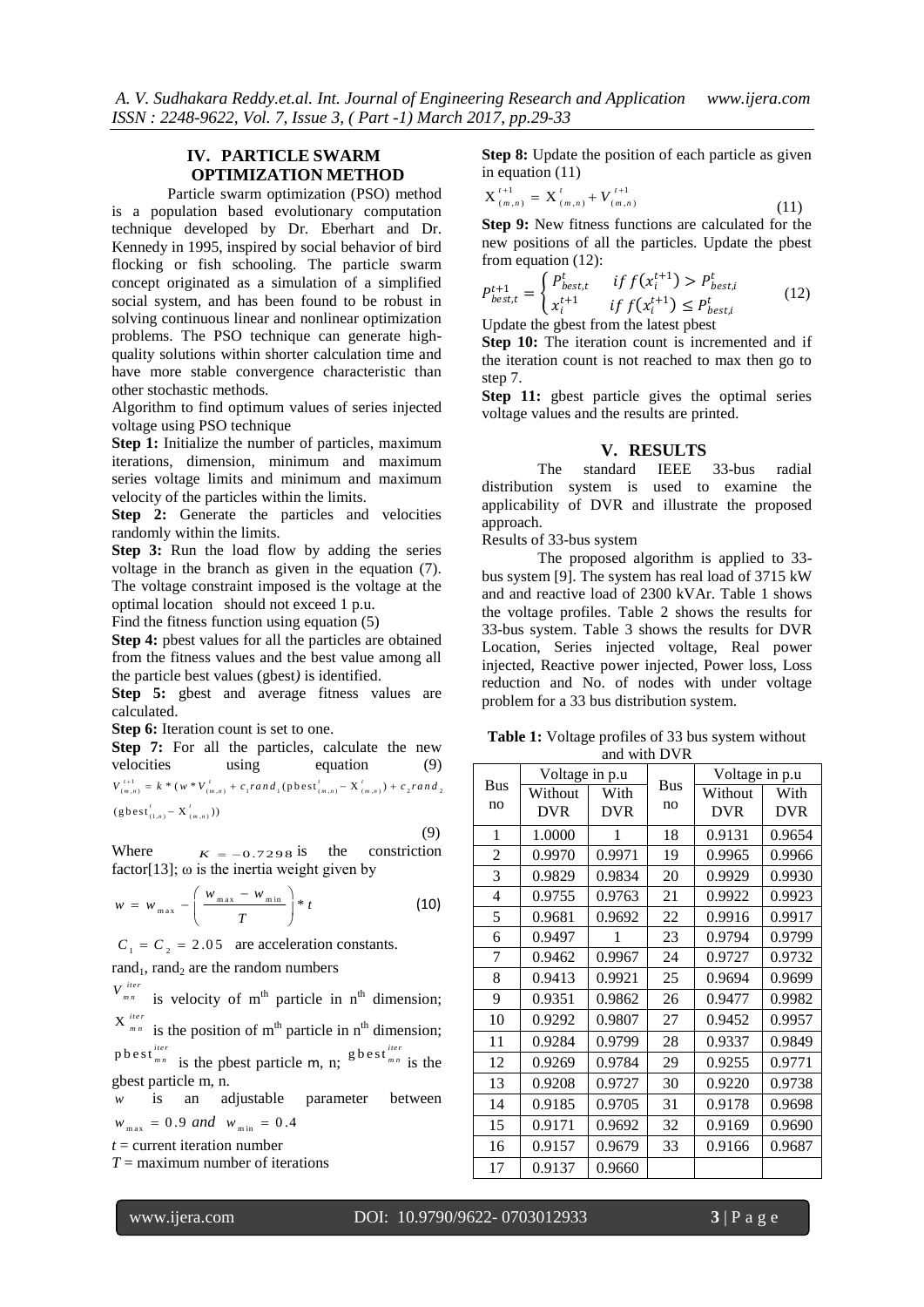| <b>Description</b>                  | <b>Real power</b><br>$loss$ (kW) | <b>Reactive power</b><br>loss (kVar) | <b>Minimum</b><br>voltage (p.u.) | No. of Buses with<br>Under voltage | <b>Rating of</b><br><b>DVR</b> |
|-------------------------------------|----------------------------------|--------------------------------------|----------------------------------|------------------------------------|--------------------------------|
| <b>Before DVR</b><br>installation   | 202.6771                         | 135,1410                             | 0.9131<br>@bus18                 | 21                                 |                                |
| After<br><b>DVR</b><br>installation | 185.2856                         | 123.2805                             | 0.9654<br>@bus18                 |                                    | 124.47 kVA                     |

**Table 2:** Results of 33 bus system

**Table 3:** DVR Location, Series injected voltage, Real power injected, Reactive power injected, Power loss, Loss reduction and No. of nodes with under voltage problem for standard IEEE 33-bus distribution system

|                                    | Series injected<br>voltage (p.u) | Real<br>power<br>injected<br>(kW) | Reactive<br>power<br>injected<br>(kVAr) | Power Loss   |                    | Loss Reduction |                    | No.<br>of                                    |
|------------------------------------|----------------------------------|-----------------------------------|-----------------------------------------|--------------|--------------------|----------------|--------------------|----------------------------------------------|
| <b>DVR</b><br>Location<br>(branch) |                                  |                                   |                                         | Real<br>(kW) | Reactive<br>(kVAr) | Real<br>(kW)   | Reactive<br>(kVAr) | nodes<br>with<br>under<br>voltage<br>problem |
| 1                                  | $0.0026 + j0.0270$               | 11.55                             | 7.179                                   | 201.2971     | 134.2188           | 1.38           | 0.9222             | 19                                           |
| $\overline{2}$                     | $0.0168 + j0.0000$               | 56.7967                           | 36.3834                                 | 195.1382     | 130.1075           | 7.5389         | 5.0335             | 14                                           |
| $\overline{3}$                     | $0.0240 + j0.0000$               | 56.2369                           | 39.9454                                 | 193.358      | 128.8263           | 9.3191         | 6.3147             | 10                                           |
| $\overline{4}$                     | $0.0310 + j0.0000$               | 68.4093                           | 48.7682                                 | 190.9854     | 127.1863           | 11.6917        | 7.9547             | 3                                            |
| 5                                  | $0.0480 + j0.0000$               | 101.0600                          | 72.6630                                 | 185.2856     | 123.2805           | 17.3915        | 11.8605            | $\boldsymbol{0}$                             |
| 6                                  | $0.0433+j0.1321$                 | 0.0000                            | 168.0000                                | 191.5033     | 127.5493           | 11.1738        | 7.5917             | 8                                            |
| $\overline{7}$                     | $0.0455 + j0.1501$               | 0.0000                            | 153.8000                                | 192.0447     | 127.9254           | 10.6324        | 7.2156             | 9                                            |
| $\,8\,$                            | $0.0473 + j0.1769$               | 0.0000                            | 137.8100                                | 192.7451     | 128.3799           | 9.932          | 6.7611             | 10                                           |
| 9                                  | $0.0504 + j0.1904$               | 0.0000                            | 135.1200                                | 192.7968     | 128.4073           | 9.8803         | 6.7337             | 11                                           |
| 10                                 | $0.0524 + j0.1853$               | 0.0000                            | 119.9300                                | 193.7173     | 129.0231           | 8.9598         | 6.1179             | 12                                           |
| 11                                 | $0.0508 + j0.2016$               | 0.0000                            | 118.1900                                | 193.8112     | 129.0839           | 8.8659         | 6.0571             | 13                                           |
| 12                                 | $0.0478 + j0.2411$               | 0.0000                            | 122.0100                                | 193.5202     | 128.8801           | 9.1569         | 6.2609             | 14                                           |
| 13                                 | $0.0390 + j0.2833$               | 0.0018                            | 121.9300                                | 193.5172     | 128.8754           | 9.1599         | 6.2656             | 15                                           |
| 14                                 | $0.0000 + j0.3978$               | 8.3202                            | 113.1700                                | 192.9778     | 128.4849           | 9.6993         | 6.6561             | 16                                           |
| 15                                 | $0.0000 + j0.4030$               | 3.3758                            | 90.6530                                 | 195.1905     | 129.9944           | 7.4866         | 5.1466             | 17                                           |
| 16                                 | $0.0000 + j0.4093$               | 1.8428                            | 66.1198                                 | 197.1607     | 131.3345           | 5.5164         | 3.8065             | 18                                           |
| 17                                 | $0.0244 + j0.3525$               | 0.0004                            | 34.8009                                 | 199.8116     | 133.1549           | 2.8655         | 1.9861             | 19                                           |
| 18                                 | $0.0035 + j0.0079$               | 0.0000                            | 3.4196                                  | 202.659      | 135.1281           | 0.0181         | 0.0129             | 21                                           |
| 19                                 | $0.0069 + j0.0162$               | 0.0000                            | 5.2031                                  | 202.6462     | 135.1183           | 0.0309         | 0.0227             | 21                                           |
| 20                                 | $0.0076 + j0.0179$               | 0.0000                            | 3.8252                                  | 202.6536     | 135.1233           | 0.0235         | 0.0177             | 21                                           |
| 21                                 | $0.0082 + j0.0194$               | 0.0000                            | 2.0767                                  | 202.6639     | 135.1309           | 0.0132         | 0.0101             | 21                                           |
| 22                                 | $0.0194 + j0.0451$               | 0.0000                            | 51.0598                                 | 201.3734     | 134.3725           | 1.3037         | 0.7685             | 21                                           |
| 23                                 | $0.0250 + j0.0617$               | 0.0000                            | 62.0383                                 | 201.0736     | 134.1913           | 1.6035         | 0.9497             | 21                                           |
| 24                                 | $0.0278 + j0.0705$               | 0.0000                            | 35.2720                                 | 201.7125     | 134.5614           | 0.9646         | 0.5796             | 21                                           |
| 25                                 | $0.0509 + j0.0000$               | 48.2397                           | 49.2485                                 | 192.6181     | 128.3644           | 10.059         | 6.7766             | 12                                           |
| 26                                 | $0.0533+j0.0000$                 | 47.2082                           | 50.1403                                 | 192.5075     | 128.2738           | 10.1696        | 6.8672             | 13                                           |
| 27                                 | $0.0638 + j0.0000$               | 52.0538                           | 57.7704                                 | 191.1046     | 127.3048           | 11.5725        | 7.8362             | 14                                           |
| 28                                 | $0.0713 + j0.0000$               | 53.4372                           | 62.6472                                 | 190.4022     | 126.8182           | 12.2749        | 8.3228             | 15                                           |
| 29                                 | $0.0748 + j0.0000$               | 46.9229                           | 60.3763                                 | 191.253      | 127.3901           | 11.4241        | 7.7509             | 16                                           |
| 30                                 | $0.0537 + j0.2198$               | 0.0000                            | 106.3300                                | 192.4493     | 128.1172           | 10.2278        | 7.0238             | 17                                           |
| 31                                 | $0.0567 + j0.2144$               | 0.0000                            | 67.4496                                 | 196.0367     | 130.5669           | 6.6404         | 4.5741             | 18                                           |
| 32                                 | $0.0702 + j0.1538$               | 0.0000                            | 12.1930                                 | 201.4373     | 134.2829           | 1.2398         | 0.8581             | 20                                           |